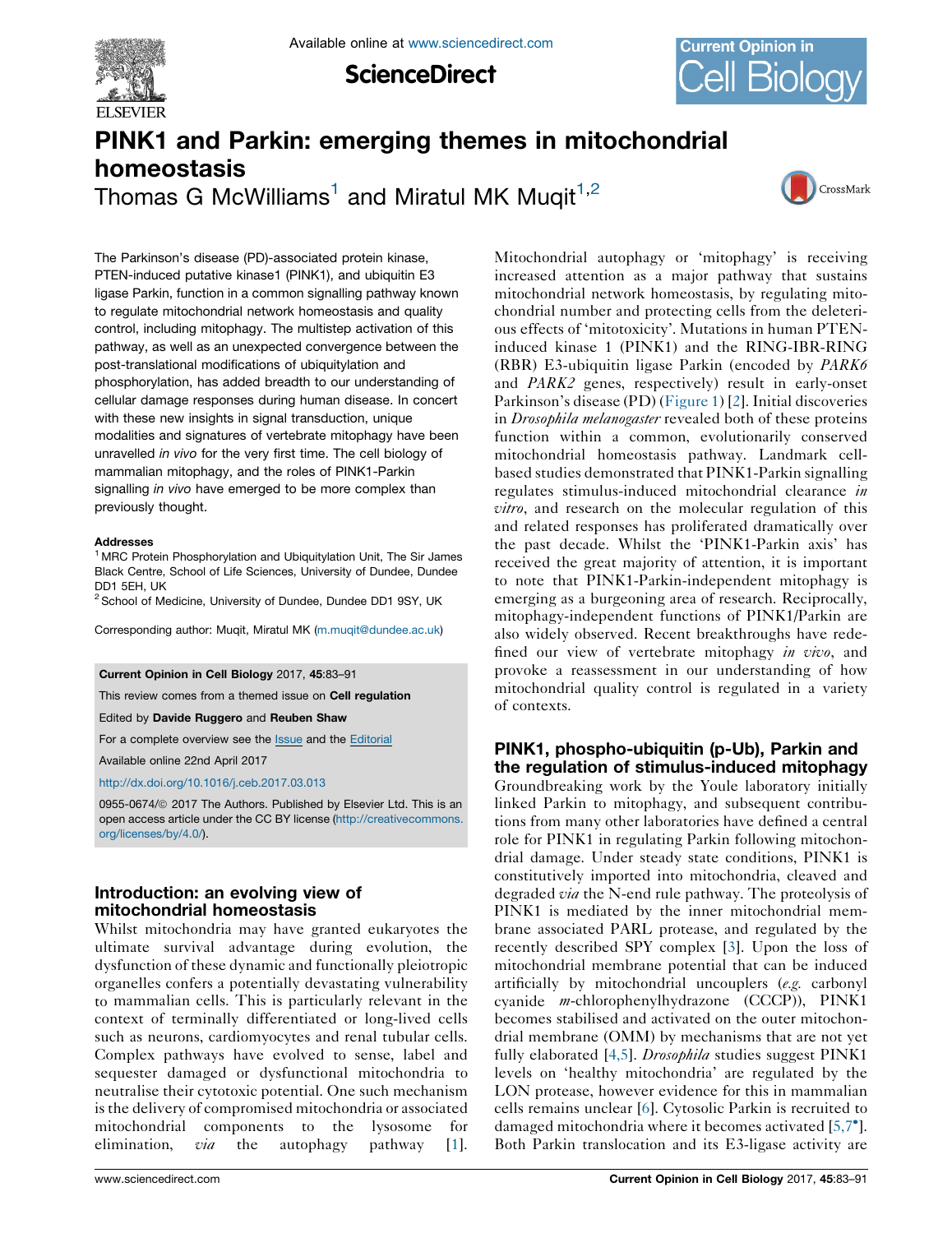<span id="page-1-0"></span>



Domain architecture of PINK1 and Parkin.

Schematic depicting the major regions of the mitochondrial-associated kinase PINK1, and the RBR-E3 Ubiquitin Ligase Parkin. Selected human disease mutations are shown in black, key phospho-sites in red and regulatory residues in green. MTS: mitochondrial targeting sequence, TM: transmembrane domain, INS: insertion, CTD: C-terminal domain, UBL: ubiquitin-like domain, RING: really interesting new gene domain, BRcat: benign-catalytic domain, Rep: repressor element, Rcat: required for catalysis domain.

dependent upon the enzymatic activity of PINK1. Over the past two years, the multistep mechanistic regulation of Parkin activation has been elaborated in great detail [\(Figure](#page-2-0) 2) [[5\]](#page-7-0).

Parkin exists in a native autoinhibited conformation [\[8](#page-7-0)]. Upon mitochondrial depolarisation, activated PINK1 phosphorylates both Ubiquitin and Parkin at their respective Ser65 residues  $[7^{\bullet}, 9^{\bullet \bullet}, 10^{\bullet \bullet}, 11^{\bullet \bullet}, 12]$ . Detailed structural and biophysical characterisation by independent laboratories demonstrated that phospho-ubiquitin (p-Ub) binds with high affinity to phosphorylated Parkin to allosterically induce conformational changes that promote recruitment of its cognate charged E2, and stimulation of Parkin activity [\[13–17](#page-7-0)]. Active Parkin is reported to ubiquitylate myriad putative substrates that reside in the OMM, by elongating pre-existing ubiquitin chains attached to OMM proteins or ubiquitylating substrates *de* novo. Whilst the role of p-Ub as an allosteric activator is evident, whether p-Ub may play other physiological roles is unclear. It has been reported that poly-p-Ub chains are more resistant to proteolysis by several deubiquitinases, suggesting that p-Ub may act as an important signal to maintain Parkin-directed ubiquitylation [\[12](#page-7-0)]. Given the pleiotropy of substrates, it is also possible that p-Ub may function as a semaphore to direct or guide Parkin to selected substrates. In this regard, it will prove exciting to determine if other proteins contain similar p-Ub binding pockets akin to that found on Parkin [[5,18\]](#page-7-0). A leading hypothesis suggests particular combinations of poly-p-Ub chain topologies may represent a distinct molecular code required for the selective recruitment of autophagy machinery. Quantitative proteomics revealed damaged mitochondria become decorated with a diverse array of polyubiquitin linkages (Lys 6, 11, 48, 63) [7 ]. [These](#page-7-0) OMM-polyubiquitin chains serve as substrates for PINK1 phosphorylation and adaptors for Parkin, resulting in a 'feed-forward' amplification loop that drives the clearance of the damaged organelle and ultimately, the completion of mitophagy [\(Figure](#page-2-0) 2) [7 [,19,20\]](#page-7-0).

The recruitment of ubiquitin-binding autophagy receptor proteins is necessary for local phagophore formation at damaged mitochondria and, to date six such receptors have been identified: NBR1, NDP52, OPTN, p62/ SQSTM1, TAX1BP1 and TOLLIP [[5\]](#page-7-0). Converging studies using clustered regularly interspaced short palindromic repeats/CRISPR-associated protein 9 (CRISPR/ Cas9) genome editing suggest NDP52/OPTN are essential for PINK1-Parkin-dependent mitophagy, and TAX1BP1 to a lesser extent  $[21^{\bullet}, 22^{\bullet}]$ . [Furthermore,](#page-7-0) TBK1 phosphorylation of these receptors enhances interactions between LC3 and ubiquitin [22 [,23](#page-7-0)]. Interestingly, PINK1 may also generate p-Ub and recruit NDP52/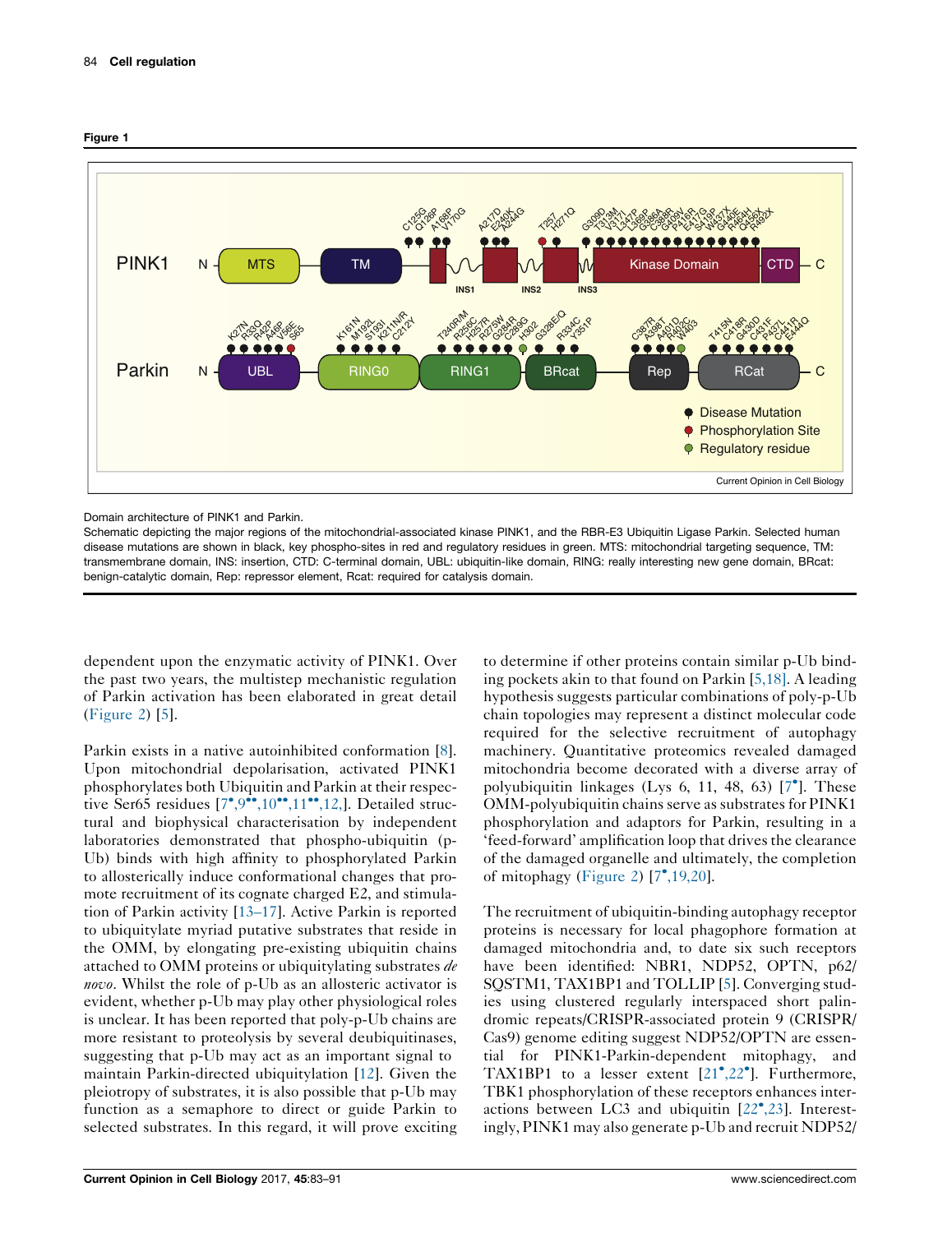<span id="page-2-0"></span>



PINK1, p-Ub, Parkin and mitophagy.

The molecular regulation of depolarisation-induced mitochondrial clearance is well established. PINK1-Parkin-dependent signalling triggers cycles of ubiquitylation on the OMM, which result in the recruitment of the autophagy machinery, autophagosome formation and eventual clearance of the damaged organelle. Times are approximate and refer to observations from in vitro studies. PINK1 can also drive low-level mitophagy, independently of Parkin.

OPTN independently of Parkin to drive low-level mitophagy, implying the involvement of additional ubiquitin E3 ligases [21 ]. Until [recently,](#page-7-0) it was widely assumed that the ATG-conjugation machinery is crucial for autophagosome biogenesis and cargo incorporation. A new study has cast doubt on this, suggesting that while LC3 is essential for autophagosome-endolysosome fusion, it is dispensable for the autophagic encapsulation of damaged mitochondria [\[24](#page-7-0)]. Consistent with a role outside of autophagosome biogenesis, other recent observations indicate LC3 conjugation is instead required to orchestrate the degradation of the inner autolysosomal membrane following autophagosome-lysosome fusion [\[25](#page-7-0)].

It has recently been reported that the mitochondrial ubiquitin ligase 1 (MUL1; also known as MULAN and MAPL) functions with Parkin to regulate degradation of paternal mitochondria from sperm, but the mechanism by which MUL1 induces mitophagy is unknown [[26\]](#page-7-0). Rab GTPase proteins have also been implicated in mitophagy, and two RAB-GAPs (TBC1D15 and TBC1D17)

modulate the activity of Rab7 to regulate encapsulation of damaged mitochondria by the autophagosome [[27\]](#page-7-0). Recently published phosphoproteomic analyses demonstrated that Rab8A, 8B and 13 are indirect substrates of PINK1 [28<sup>°</sup>]. The temporal dynamics of Rab [phosphor](#page-7-0)ylation following mitochondrial insult is consistent with their potential contribution to the later stages of mitophagy [28 ]. The links [between](#page-7-0) PINK1, TBK1 and Optineurin signalling are intriguing, given previous reports that Optineurin is an effector protein of Rab8A, suggesting a potential nexus. Given the function of NDP52/OPTN/TBK1/Rab7 in xenophagy and the ancient origins of mitochondria from  $\alpha$ -proteobacteria, interesting parallels have also been drawn between mitophagy and xenophagy [\[5,29\]](#page-7-0).

The idea that dysregulated PINK1-Parkin signalling leads to impaired mitophagy is an attractive hypothesis, however there has been no clear validation of this mechanism in the aetiology of PD. Although PINK1-Parkin mediated mitophagy is highly reproducible in vitro, it is difficult to reconcile the actual contribution of PINK1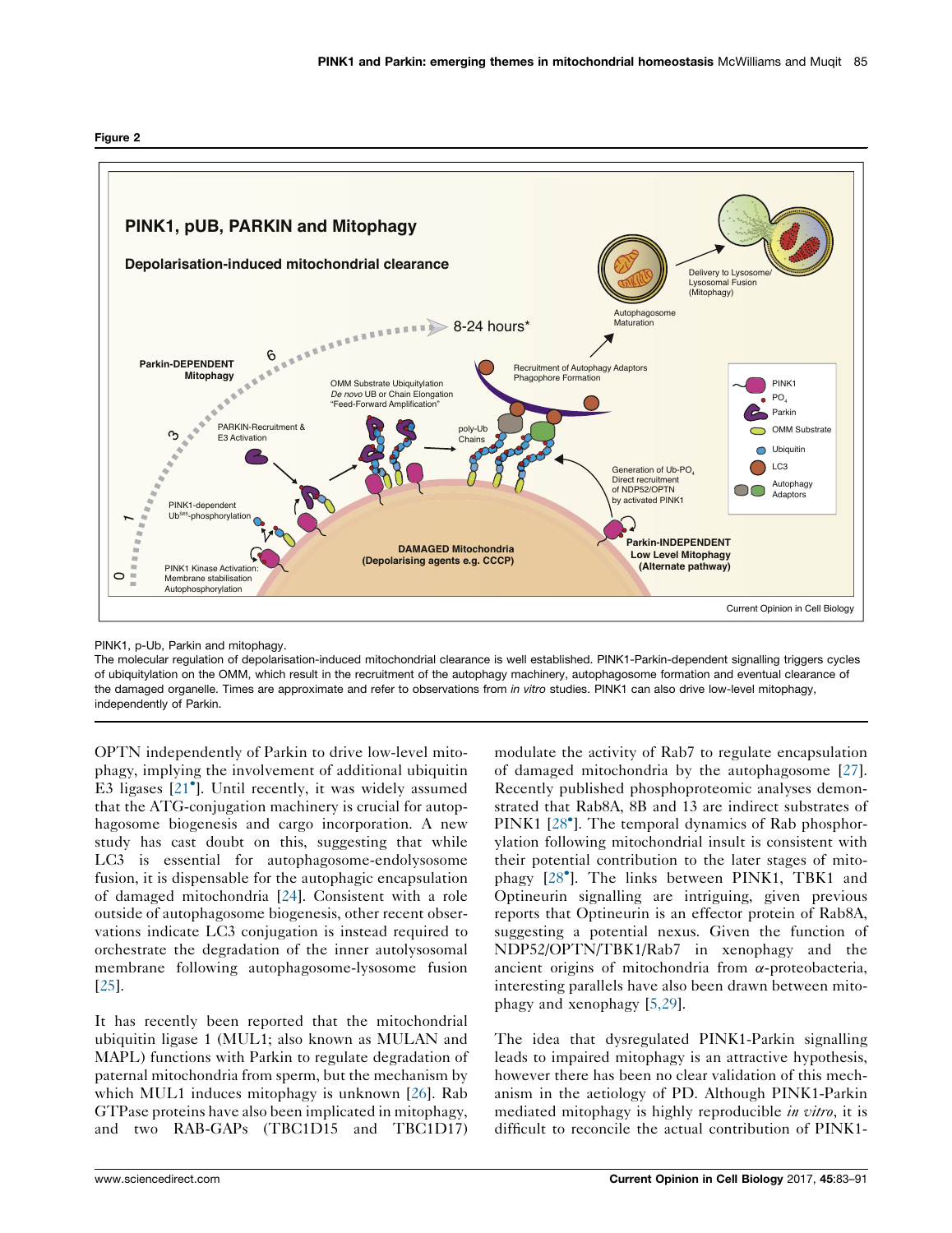Parkin signalling to mitochondrial homeostasis in vivo due to some potentially confounding factors. (1) The majority of studies utilise proliferating cell lines and although such systems are unrivalled for the tractable molecular dissection of signalling pathways in vitro, they relate poorly to the post-mitotic and complex A9 mesencephalic dopaminergic (mesDA) nigrostriatal projection neurons that selectively degenerate in PD. (2) High levels of PINK1/Parkin expression are usually required to detect a robust induction of mitophagy. (3) It is difficult to relate the cytotoxic induction stimuli (e.g. CCCP) to an analogous physiological correlate that evokes a similar level of mitochondrial clearance in vivo. Additionally, genetic ablation of germ-line Pink1 or Parkin in mice does not recapitulate the overt neuropathology or motor dysfunction that manifests in PD.

However, a recent proof-of-concept study has highlighted the importance of endogenous *Parkin* in mediating neural mitochondrial homeostasis in vivo [30<sup>°</sup>]. To [simulate](#page-7-0) conditions of mitochondrial stress in the absence of endogenous Parkin and investigate the effect of this on nigrostriatal pathway integrity, the authors crossed Par $kin$ -deficient mice with mitochondrial  $Pole<sup>D257A</sup>$  'mutator' mice. The well-characterised mutator model accumulates mitochondrial DNA mutations because of defective mitochondrial proofreading by polymerase γ. Although indi-<br>vidual mutants (*Parkin*-deficient or *Polg*<sup>D257A</sup> mice) alone did not exhibit gross dopamine/dopaminergic (DA) neuropathology or behavioural abnormalities, double-mutant animals with loss of Parkin under conditions of constitutive mitochondrial stress in vivo exhibited age-dependent DA neuron loss and levodopa-responsive motor dysfunction [30 ]. Whilst this important study [demonstrated](#page-7-0) the requirement of Parkin for DA neuronal homeostasis under conditions of mitochondrial stress in vivo, it remains unclear if this pathology is a consequence of dysregulated mitophagy in double-mutant mice. Nevertheless, this important in vivo finding demonstrates the contribution of endogenous Parkin to mesDA neural integrity under conditions of stress in vivo. Interestingly and unlike Pink1 knockout (KO) mice, a recently generated Pink1 KO rat model exhibits locomotor dysfunction and age-related DA cell loss, in addition to altered neural metabolomics [[31,32](#page-7-0)]. In contrast, Parkin KO rats do not exhibit significant PD-related pathology due to probable redundancy of E3 ubiquitin ligases, for example MUL1 [[26\]](#page-7-0).

Fiesel and Springer provided intriguing evidence for the physiological relevance of canonical PINK1-Parkin signalling in humans by demonstrating the age-dependent accumulation of p-Ub in post-mortem brains, and its reciprocal absence in SNpc sections from a patient with a compound heterozygous PARK6 mutation [\[33](#page-8-0)]. Although studies in cultured cells and post-mortem human brain suggest PINK1 to be the ubiquitin kinase

for Ser65-Ub, this does not preclude a role for other protein kinases that may generate p-Ub in vivo, as ubiquitin can be phosphorylated at several other sites. Recent advances in cell reprogramming enabled Chung et al. to recapitulate the molecular pathophysiology of PD in vitro using induced pluripotent stem cell (iPSC)derived DA neurons from PINK1/Parkin-patients [[34](#page-8-0)]. Reprogrammed patient neurons exhibited aberrant mitochondrial morphology as well as a propensity to accumulate  $\alpha$ -synuclein [\[34](#page-8-0)]. Importantly, this study also demonstrated the influence of culture conditions on modelling molecular pathophysiology in vitro, however the contribution of impaired mitochondrial turnover to the observed pathology remains unclear.

## Alternate signals: PINK1 and PARKINindependent mitophagy

Because of their striking roles in mediating stimulusinduced mitochondrial clearance in vitro, PINK1 and Parkin tend to reap the limelight in most mitophagyrelated discussions. However, it should be noted that PINK1-p-Ub-Parkin-independent mechanisms of mitophagy exist and these constitute an equally exciting and emerging area of research. These could also be viewed as ubiquitin-dependent and ubiquitin-independent mechanisms of selective autophagy, reviewed in Ref. [[35\]](#page-8-0). The first such mechanism described was NIX-dependent mitophagy (originally reported by the Ney laboratory and shown to be an ATG8 receptor by Dikic and colleagues) [\[1](#page-7-0)]. NIX and the closely related BNIP3 are induced by hypoxia, trigger autophagy and have apoptotic-related functions. They both localise to the OMM and contain LC3-interation motifs (LIR), thus acting as autophagy receptors. Upon activation, BNIP3 and NIX prompt opening of the mitochondrial permeability transition pore (mPTP), depolarisation and recruitment of LC3/GABAR-APs for autophagosome formation. NIX has been shown to be important for mitochondrial elimination during developmental erythrocyte maturation. Cross talk between NIX/BNIP3 and PINK1-Parkin mitophagy pathways is unclear, although NIX has been implicated in the mitochondrial translocation of Parkin.

The OMM-protein FUNDC1 (Fun14 Domain Containing 1) has also been implicated as a receptor in hypoxiainduced mitophagy. The affinity of FUNDC1 with LC3 is controlled by Src-mediated phosphorylation of  $\text{Tr}^{18}$ within its N-terminal LIR. Under hypoxia, de-phosphorylation of Tyr<sup>18</sup> enhances the FUNDC1-LC3 interaction and evokes mitophagy. The Ser-Thr protein kinase ULK1 has been reported to phosphorylate FUNDC1 to regulate mitophagy [\[1](#page-7-0)].

Iron chelation *via* deferiprone has also been shown to induce mitophagy in a PINK1-Parkin-independent manner. This is particularly intriguing, as dysregulated iron metabolism has been linked to neurodegenerative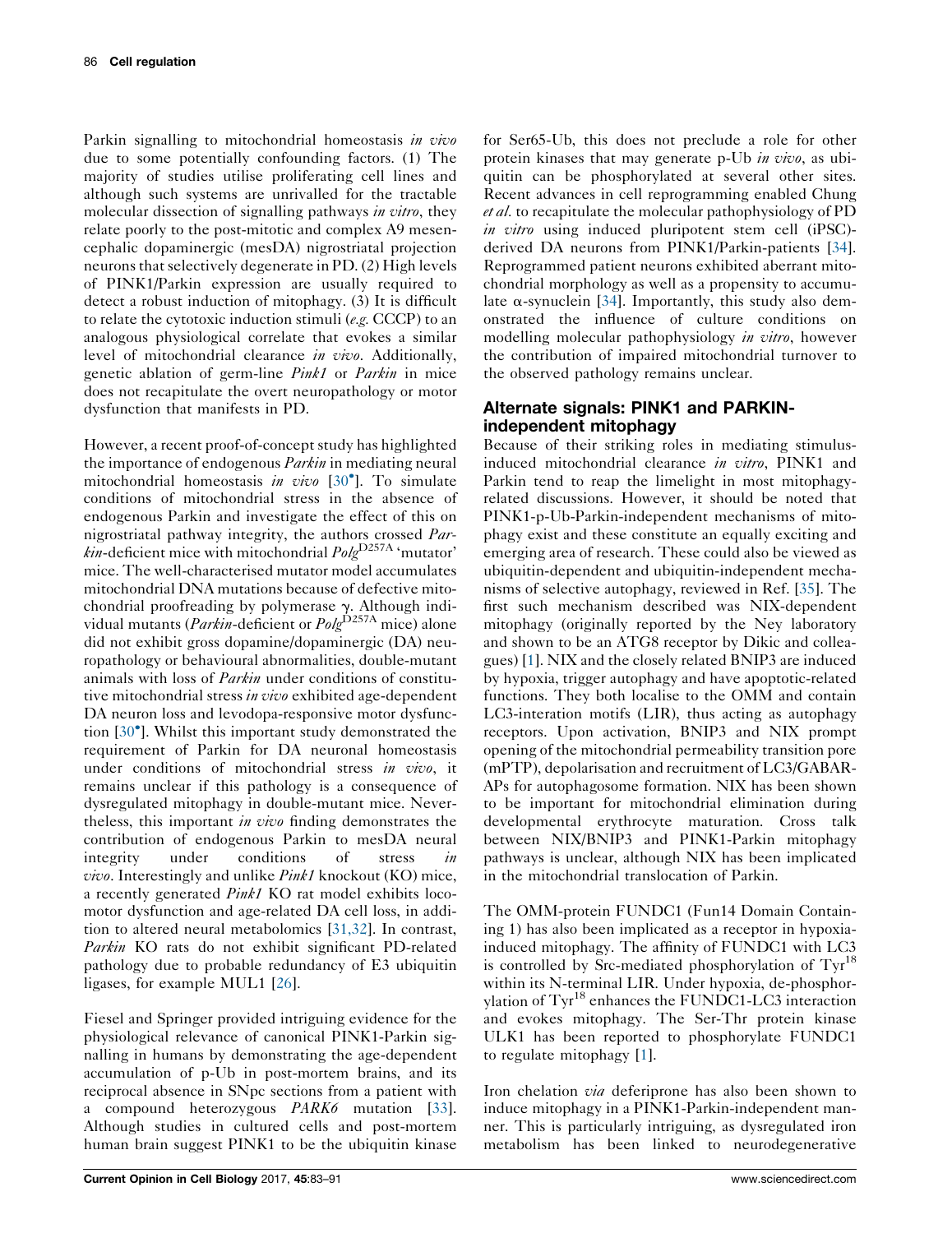disease and clinical trials with deferiprone and PD are currently underway. It should be noted that the signalling pathway regulating deferiprone-induced mitophagy remains to be elucidated and it will be interesting to test the contribution of other ubiquitin E3 ligases, such as the recently described MUL1 E3 ligase [\[26](#page-7-0)]. Similarly ubiquitin can be phosphorylated at several other sites and their relevance to mitophagy and the identity of the upstream kinases regulating these residues remains unknown [\[36](#page-8-0)].

# Orchestrating mitochondrial quality control *in*<br>vivo

A major challenge in the field has been to accurately and faithfully measure mitophagy in vivo. The inability to measure this process in mammalian tissues has provoked great suspense surrounding the *bona fide* contribution of PINK1-pUB-Parkin signalling to mitochondrial turnover in vivo.

Powerful insights into eukaryotic mitophagy have been obtained from budding yeast, from the initial in vivo studies by the Lemasters laboratory to more recent work on p-Ub signalling. Intriguingly, although there is no known PINK1 orthologue in yeast, Swaney et al. observed the presence of Ser65-p-Ub in S. cerevisiae upon exposure to oxidative stress [[37\]](#page-8-0). This raises the exciting possibility that an alternate, PINK1-like ubiquitin kinase may exist. Invertebrate in vivo mitophagy has also been investigated in novel reporter assays using C. elegans, where Pink1 and Parkin were reported to orchestrate ageing-associated mitophagy [\[38](#page-8-0)]. However, these studies relied upon induction stimuli, as the basal rate of turnover in nematodes appears low. Fly genetics has also provided important insights into the regulation of mitochondrial homeostasis by PINK1 and Parkin [\[39](#page-8-0)].

In terms of mammalian mitophagy in vivo, tool development has been integral to the field and a combination of mouse genetics with fluorescent-reporter proteins has culminated in the recent rise of mitophagy reporter mouse models [\[40](#page-8-0)]. The recently reported mito-QC and mt-Keima mouse models generated by the Ganley and Finkel laboratories have unearthed the dramatic, striking and heterogeneous nature of basal mitophagy *in vivo*  $[41^{\bullet\bullet}, 42^{\bullet\bullet}]$ . [Although](#page-8-0) these models operate on a similar pH-based principle, the Keima protein is incompatible with tissue fixation and users are limited to making regional inferences about mitophagy in *vivo*. Conversely, the end-point *mito*-QC model facilitates the facile resolution of both mitophagy and mitochondrial network architecture within labelled subsets of cells in vivo at subcellular resolution. Collectively, these observations have profound implications for our view of mitochondrial turnover in mammals. The vast majority of our molecular knowledge on mitophagy is derived from studies of stimulus-induced mitophagy in vitro. The heterogeneity of basal turnover between tissues and even between cell types within the same organ is striking, for example in the kidney—where mitophagy between distal and proximal tubules is dramatically different. Furthermore, it will be essential to determine the contribution of developmental mitophagy to tissue function. From these findings and others, it is likely that multiple pathways regulate mitophagy in a context-dependent and cell-specific manner.

Ultimately, it will be essential to define the contribution of PINK1, p-Ub and Parkin to the regulation of basal mitophagy in vertebrates by exploiting these recently described approaches.Accurately identifying basal mitophagy within precise cellular subsets will be essential to understand if dysfunctional mitophagy underpins the selective vulnerability of particular neuronal subsets in complex degenerative disorders such as PD. Given the postulated contribution of dysregulated mitophagy to the aetiology of PD, how can we reconcile such selective pathophysiology in humans with the widespread, basal nature of mitophagy in vivo? If PINK1/Parkin are the master regulators of basal mitophagy, might we not expect patients to exhibit a greater degree of extra-nigral mitochondrial-associated pathology? These findings raise the interesting idea that PINK1/Parkin may be required to protect against a distinct type of stress-evoked mitophagy in vivo, as observed in Ref. [\[30](#page-7-0)<sup>°</sup>]. Collectively, these observations should stimulate an interesting debate on the cell subtype-specific functions of PINK1/Parkin in vivo.

Destructive and protective modalities of mitochondrial transfer have recently been reported in neurons ([Fig](#page-5-0)[ure](#page-5-0) 3). Interestingly, depolarisation-induced axonal mitophagy was described *in vitro* in neurons with overexpressed Parkin [\[43](#page-8-0)]. The exciting phenomenon of trans-cellular mitochondrial degradation (or axonal trans-mitophagy) has also recently been described in vivo within the optic nerve head [44 ]. [Remarkably,](#page-8-0) axonal mitochondria destined for destruction are extruded from terminal processes, engulfed by neighbouring astrocytes and eliminated within their lysosomes. Given the inordinate complexity of the mature nervous system with  $\sim 10^{15}$ connections, this topography may account for how a spatial economy of destruction is achieved in mammalian neurons when faced with the challenge of distance [[45\]](#page-8-0). An equally intriguing discovery with implications for mitochondrial quality control is neuro-glial mitochondrial transfer, recently described following simulated ischemic insult [[46\]](#page-8-0). Might the acquisition of healthy mitochondria serve to equilibrate network homeostasis, and how is this orchestrated with basal or induced mitophagy during ageing? Furthermore, do these new mitophagy modalities rely on PINK1-Parkin signalling, and could particular permutations of poly-p-Ub chains specify these alternate delivery routes to the lysosome? Although further work is required to substantiate the frequency of such events in a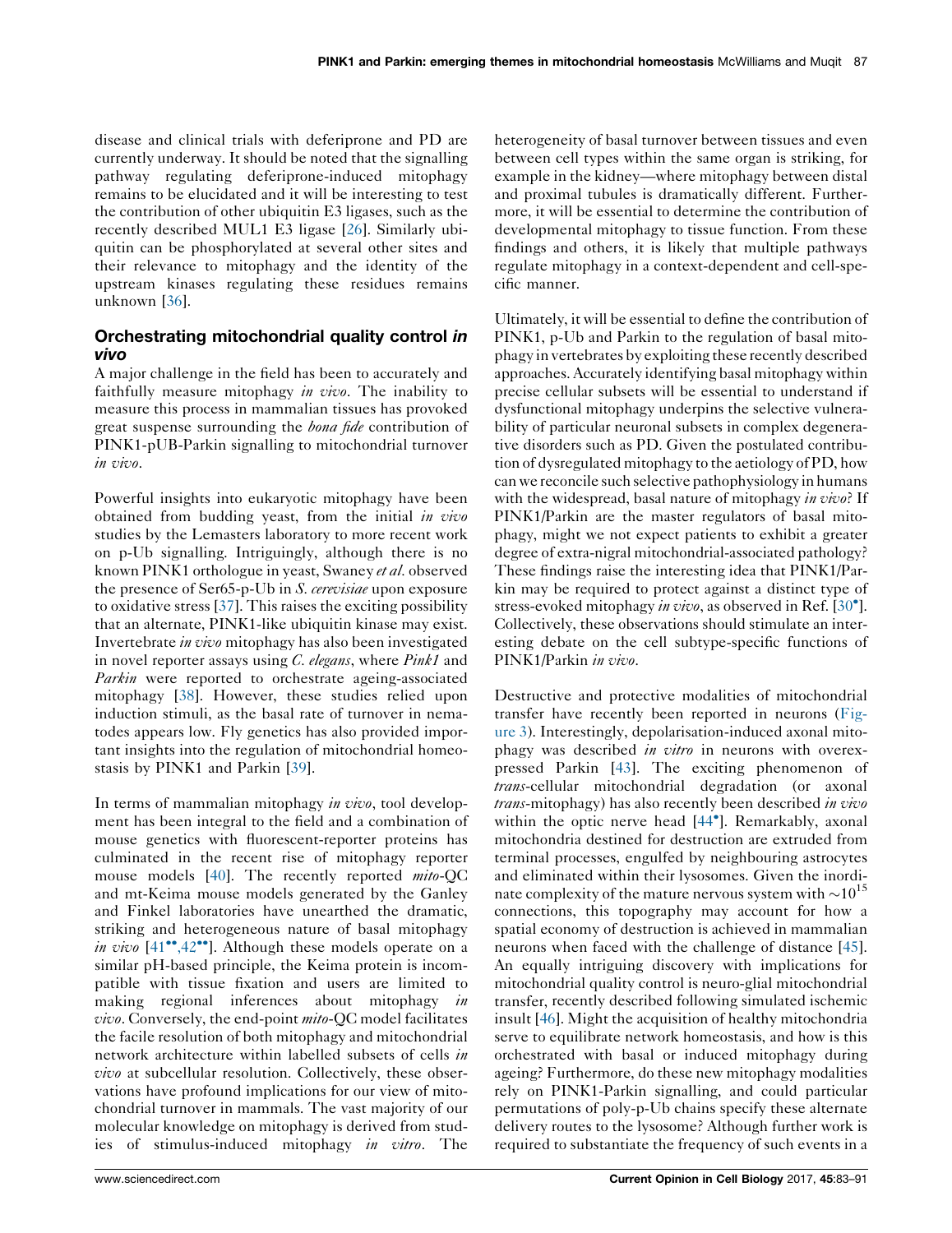<span id="page-5-0"></span>

Emerging modalities of mitochondrial quality control.

Our knowledge of mitochondrial homeostasis has expanded, and new routes to the lysosome have been uncovered. Canonical mitophagy refers to PINK1-Parkin-dependent or independent mitophagy that has been classically studied in cultured cells. The mitochondrial-derived vesicle (MDV) pathway is emerging as a key regulator of mitochondrial quality control. Damaged mitochondria can also be extruded from cells and degraded by lysosomes in neighbouring cells (Transcellular mitophagy), and damaged neurons may acquire healthy mitochondria from glial cells (Neuro-glial mitochondrial transfer). It is unclear if these latter modes of delivery are dependent on PINK1-Parkin signalling.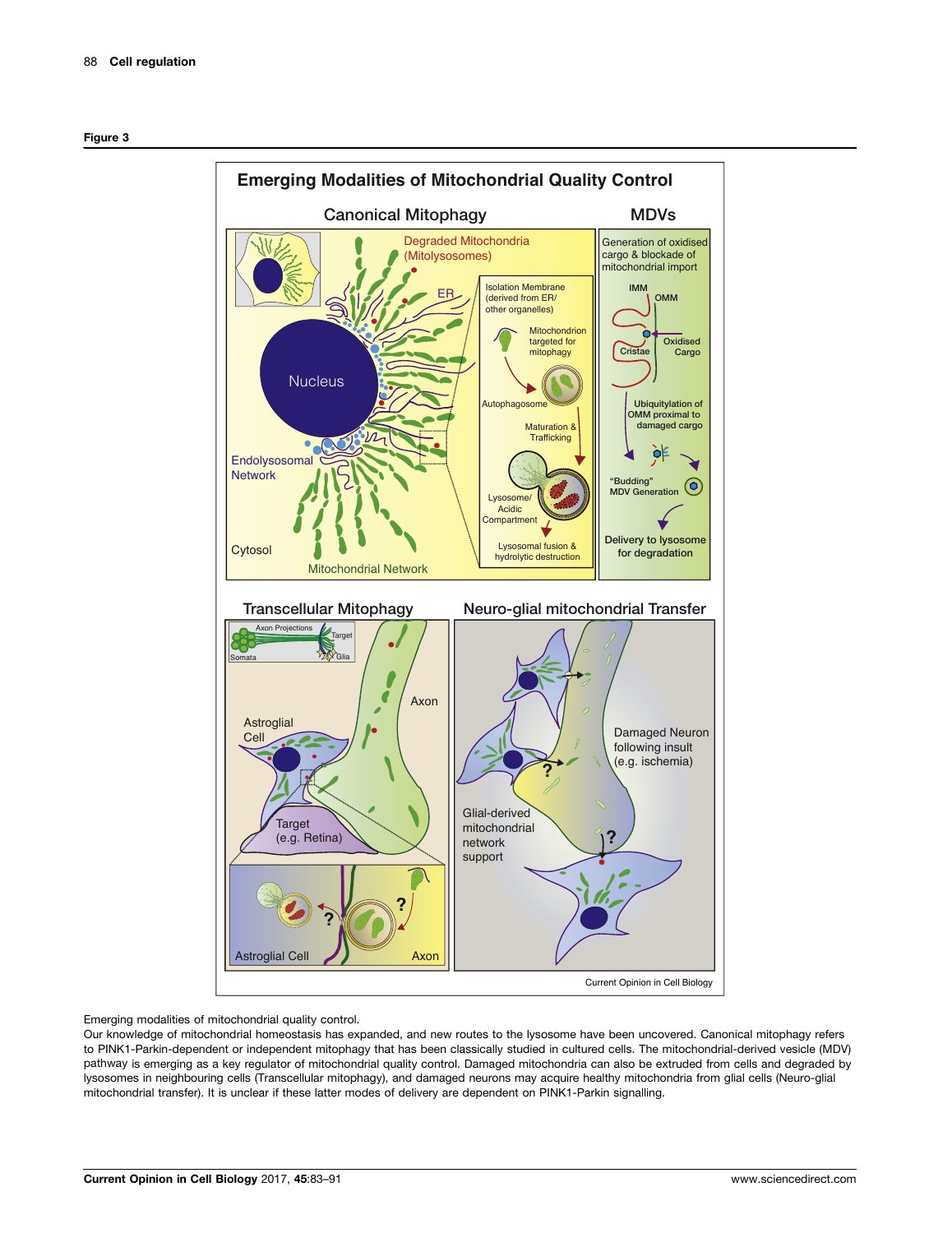variety of contexts, both discoveries have profound implications for our understanding of nervous system architecture at a subcellular level.

## Emerging themes from cell biology to pathology

Alternate pathways have emerged where damaged mitochondrial components can be excised and delivered to acidic endolysosomal compartments for degradation. In response to oxidative stress, the McBride and Fon laboratories have shown that PINK1 and Parkin mediate the cargo-dependent export of excised mitochondrial regions as membrane derived vesicles (MDVs) for delivery to lysosomes [47 [,48\]](#page-8-0). The Qa-SNARE Syntaxin-17 was recently implicated in this process [[49\]](#page-8-0). Furthermore, a physiological role for PINK1-Parkin signalling-dependent generation of MDVs has been found in mitochondrial antigen presentation (MitAP) [[50\]](#page-8-0). In response to cellular stress, a novel PINK1-Parkin-mediated MDV pathway exports mitochondrial-derived self-antigens for presentation at the cell surface, triggering an immune response [\[50](#page-8-0)]. This unexpected discovery of MitAP provides an interesting link between autoimmunity and PD [\[51](#page-8-0)]. The complexity of signalling pathways regulating the delivery of damaged mitochondria to the lysosome also needs to be evaluated in light of emerging findings in organelle crosstalk [[52\]](#page-8-0). A variety of mitochondria-organelle contact sites are emerging as key regulators of lipid transport, mitochondrial transport and distribution [\[52](#page-8-0)]. Such crosstalk is also exemplified by the recent and exciting revelation of the dual mitochondrial-ER origins of peroxisomes [\[53](#page-8-0)]. The development of next-generation chemical probes for monitoring Parkin-activation should also prove valuable in resolving the contribution of PINK1-Parkin signalling to these new and exciting aspects of mitochondrial cell biology [\[54](#page-8-0)]. Intriguing links between mitophagy and metabolic regulation are also emerging, especially with respect to cardiovascular development. The Dorn laboratory demonstrated a role for Parkin during cardiac perinatal development, by showing that cardiomyocyte-specific ablation of *Parkin* at this stage provokes a lethal cardiomyopathy caused by the retention of foetal mitochondria. A wave of mitophagy was observed in late embryonic *mito*-QC mice, suggesting that a defined window of developmental cardiomitophagy in utero may orchestrate an essential phase of metabolic adaption during early life [\[33](#page-8-0)].

### Concluding remarks

Our view of mitophagy, signal transduction and its contribution to the pathophysiology of PD should be evaluated in the light of mesDA neurobiology. It is estimated that a single SN DA neuron can innervate 2.7% of the total striatal volume, synapsing with up to 75,000 medium spiny neurons [[55,56](#page-8-0)]. Furthermore, our understanding of DA neuron function itself is continually evolving with the advent of more sensitive tools [[57,58](#page-8-0)]. The selective

#### Box 1 Outstanding questions in the field.

- What is the precise contribution of PINK1-Parkin-mediated mitophagy to basal mitophagy in vivo?
- Is a chronic 'mitotoxic' stress required to induce PINK1-Parkin mediated mitophagy in vivo?
- Given the prevalence of basal mitophagy in tissues, if PINK1- Parkin mediates mitophagy in vivo—how can this be reconciled with the highly selective degeneration observed in PD?
- What are the upstream activation stimuli of PINK1-Parkin signalling in vivo?
- Do PINK1, p-Ub or PARKIN play a role in trans-cellular mitochondrial trafficking, that is during axonal trans-mitophagy or neuroglial transfer?
- Do specific ubiquitin chain topologies or associated patterns of these act as mitophagy-associated molecular patterns for phagophore formation?
- What is the function of PINK1-Rab signalling in mitophagy?
- How are mitochondrial-organelle membrane contacts orchestrated under conditions of acute or chronic mitochondrial stress?
- Do other ubiquitin kinases/ligases regulate mitophagy in mammals?

nature of mitophagy, as distinct from non-selective general macro-autophagy cannot be understated. Although general macroautophagy is a catabolic process that evolved to sustain cells during instances of nutrient deprivation, basal mitophagy proceeds in cells that have ample access to nutrients, and represents a unique quality control mechanism required to sustain the integrity of the mitochondrial network. Moreover, major differences have been unearthed with respect to the regulation of this process in vivo. Despite major research efforts in this field, several important questions remain unanswered (Box 1). Ultimately, it will be imperative to combine state of the art signalling studies with cutting edge in vivo cell biology to clarify the precise contribution of mitophagy pathways to mammalian neural integrity.

### Funding

The research of the authors is supported by the Wellcome Trust (101022/Z/13/Z), Medical Research Council; Parkinson's UK; Michael J. Fox Foundation for Parkinson's disease research, J Macdonald Menzies Charitable Trust, Biotechnology and Biological Sciences Research Council and the EMBO YIP programme.

### Acknowledgement

Due to space constraints, we were unable to provide a comprehensive citation of all the relevant primary literature. We apologise to those whom we have omitted. We thank Ian Ganley for critical reading of the manuscript.

### References and recommended reading

Papers of particular interest, published within the period of review, have been highlighted as:

- of special interest
- •• of outstanding interest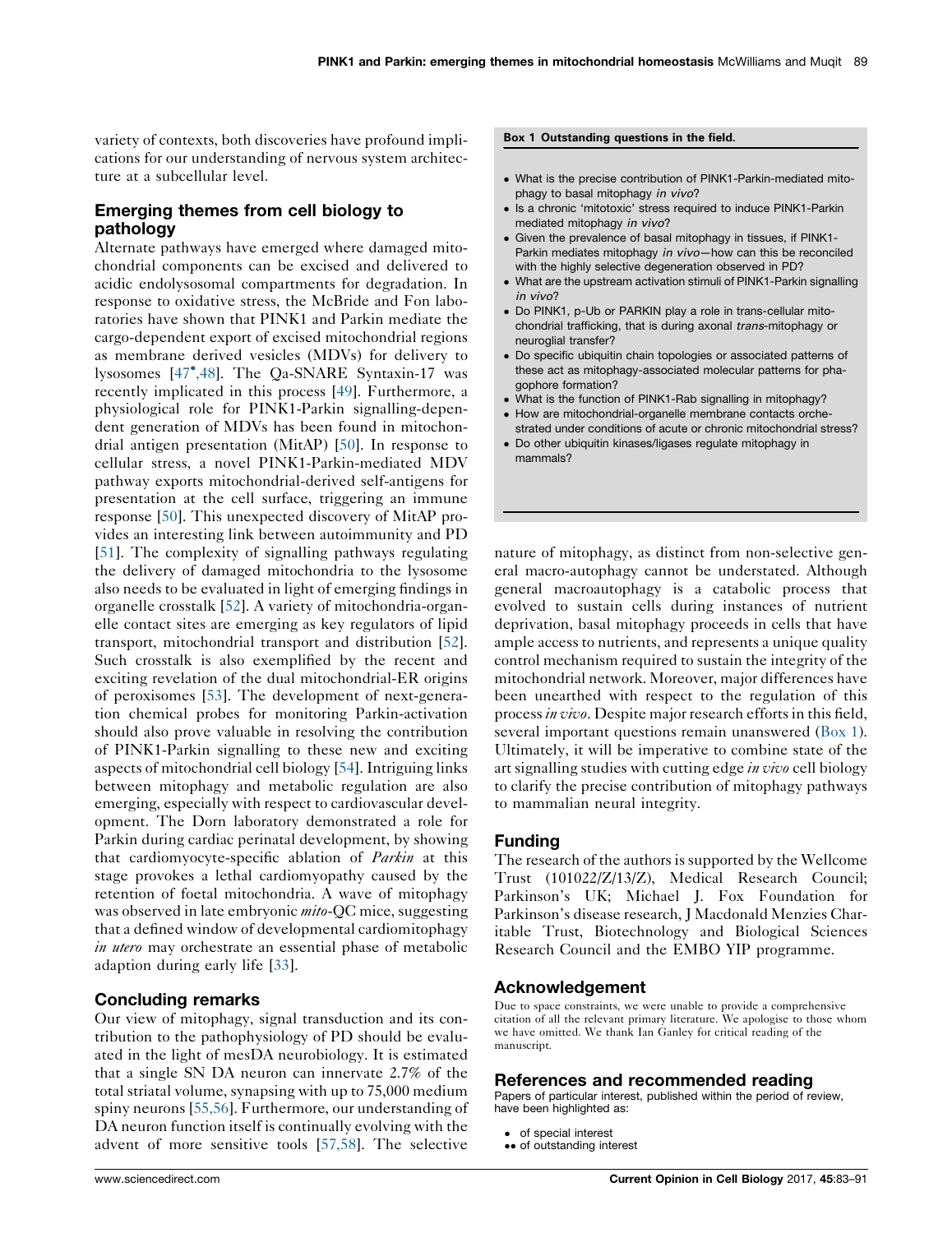- <span id="page-7-0"></span>1. Rogov V, Dotsch V, Johansen T, Kirkin V: [Interactions](http://refhub.elsevier.com/S0955-0674(17)30043-1/sbref0005) between autophagy receptors and [ubiquitin-like](http://refhub.elsevier.com/S0955-0674(17)30043-1/sbref0005) proteins form the molecular basis for selective [autophagy](http://refhub.elsevier.com/S0955-0674(17)30043-1/sbref0005). Mol. Cell 2014, 53[:167-178.](http://refhub.elsevier.com/S0955-0674(17)30043-1/sbref0005)
- 2. Bras J, Guerreiro R, Hardy J: **SnapShot: genetics of [Parkinson's](http://refhub.elsevier.com/S0955-0674(17)30043-1/sbref0010)**<br>**disease**. *Cell 2*015, **160** [570–570](http://refhub.elsevier.com/S0955-0674(17)30043-1/sbref0010) e571.
- 3. Wai T, Saita S, Nolte H, Muller S, Konig T, [Richter-Dennerlein](http://refhub.elsevier.com/S0955-0674(17)30043-1/sbref0015) R, Sprenger HG, Madrenas J, [Muhlmeister](http://refhub.elsevier.com/S0955-0674(17)30043-1/sbref0015) M, Brandt U et al.: The [membrane](http://refhub.elsevier.com/S0955-0674(17)30043-1/sbref0015) scaffold SLP2 anchors a proteolytic hub in [mitochondria](http://refhub.elsevier.com/S0955-0674(17)30043-1/sbref0015) containing PARL and the i-AAA protease YME1L. EMBO Rep. 2016, 17[:1844-1856.](http://refhub.elsevier.com/S0955-0674(17)30043-1/sbref0015)
- 4. [Pickrell](http://refhub.elsevier.com/S0955-0674(17)30043-1/sbref0020) AM, Youle RJ: The roles of PINK1, parkin, and [mitochondrial](http://refhub.elsevier.com/S0955-0674(17)30043-1/sbref0020) fidelity in Parkinson's disease. Neuron 2015, 85[:257-273.](http://refhub.elsevier.com/S0955-0674(17)30043-1/sbref0020)
- 5. Yamano K, Matsuda N, Tanaka K: The [ubiquitin](http://refhub.elsevier.com/S0955-0674(17)30043-1/sbref0025) signal and autophagy: an orchestrated dance leading to [mitochondrial](http://refhub.elsevier.com/S0955-0674(17)30043-1/sbref0025) [degradation](http://refhub.elsevier.com/S0955-0674(17)30043-1/sbref0025). EMBO Rep. 2016, 17:300-316.
- 6. Thomas RE, [Andrews](http://refhub.elsevier.com/S0955-0674(17)30043-1/sbref0030) LA, Burman JL, Lin WY, Pallanck LJ: PINK1 Parkin pathway activity is regulated by [degradation](http://refhub.elsevier.com/S0955-0674(17)30043-1/sbref0030) of PINK1 in the [mitochondrial](http://refhub.elsevier.com/S0955-0674(17)30043-1/sbref0030) matrix. PLoS Genet. 2014, 10:e1004279.
- 7.
- $\bullet$ Ordureau A, Sarraf SA, Duda DM, Heo JM, [Jedrychowski](http://refhub.elsevier.com/S0955-0674(17)30043-1/sbref0035) MP, Sviderskiy VO, Olszewski JL, Koerber JT, Xie T, [Beausoleil](http://refhub.elsevier.com/S0955-0674(17)30043-1/sbref0035) SA et al.: Quantitative proteomics reveal a [feedforward](http://refhub.elsevier.com/S0955-0674(17)30043-1/sbref0035) mechanism for [mitochondrial](http://refhub.elsevier.com/S0955-0674(17)30043-1/sbref0035) PARKIN translocation and<br>ubiquitin chain [synthesis](http://refhub.elsevier.com/S0955-0674(17)30043-1/sbref0035). *Mol. Cell* 2014, 56:360-375.

By quantitative ubiquitin proteomics, this paper demonstrates the contribution of feed-forward and feed-back amplification cycles of Parkin activation by PINK1 and Phospho-ubiquitin following mitochondrial depolarisation.

- 8. [Chaugule](http://refhub.elsevier.com/S0955-0674(17)30043-1/sbref0040) VK, Burchell L, Barber KR, Sidhu A, Leslie SJ, Shaw GS, Walden H: [Autoregulation](http://refhub.elsevier.com/S0955-0674(17)30043-1/sbref0040) of Parkin activity through its [ubiquitin-like](http://refhub.elsevier.com/S0955-0674(17)30043-1/sbref0040) domain. EMBO J. 2011, 30:2853-2867.
- 9.
- $\ddot{\phantom{0}}$ Kane LA, Lazarou M, Fogel AI, Li Y, [Yamano](http://refhub.elsevier.com/S0955-0674(17)30043-1/sbref0045) K, Sarraf SA,<br>Banerjee S, Youle RJ: **PINK1 [phosphorylates](http://refhub.elsevier.com/S0955-0674(17)30043-1/sbref0045) ubiquitin to** activate Parkin E3 [ubiquitin](http://refhub.elsevier.com/S0955-0674(17)30043-1/sbref0045) ligase activity. J. Cell Biol. 2014, 205[:143-153.](http://refhub.elsevier.com/S0955-0674(17)30043-1/sbref0045)
- 10. [Kazlauskaite](http://refhub.elsevier.com/S0955-0674(17)30043-1/sbref0050) A, Kondapalli C, Gourlay R, Campbell DG,
- $\ddot{\phantom{0}}$ Ritorto MS, [Hofmann](http://refhub.elsevier.com/S0955-0674(17)30043-1/sbref0050) K, Alessi DR, Knebel A, Trost M, Muqit MM: Parkin is activated by [PINK1-dependent](http://refhub.elsevier.com/S0955-0674(17)30043-1/sbref0050) phosphorylation of ubiquitin at Ser65. [Biochem.](http://refhub.elsevier.com/S0955-0674(17)30043-1/sbref0050) J. 2014, 460:127-139.
- 11. [Koyano](http://refhub.elsevier.com/S0955-0674(17)30043-1/sbref0055) F, Okatsu K, Kosako H, Tamura Y, Go E, Kimura M,
- $\ddot{\phantom{0}}$ Kimura Y, Tsuchiya H, [Yoshihara](http://refhub.elsevier.com/S0955-0674(17)30043-1/sbref0055) H, Hirokawa T et al.: **Ubiquitin is** [phosphorylated](http://refhub.elsevier.com/S0955-0674(17)30043-1/sbref0055) by PINK1 to activate parkin. Nature 2014, 510[:162-166.](http://refhub.elsevier.com/S0955-0674(17)30043-1/sbref0055)

These collective contributions describe the phosphorylation of ubiquitin at Serine 65 by PINK1. Phospho-ubiquitin is essential for the full activation of Parkin E3 ligase activity and induction of mitophagy. These papers highlight a previously unrecognised interplay between the post-translational modifications of phosphorylation and ubiquitin.

- 12. Wauer T, Swatek KN, Wagstaff JL, [Gladkova](http://refhub.elsevier.com/S0955-0674(17)30043-1/sbref0060) C, Pruneda JN, Michel MA, Gersch M, Johnson CM, Freund SM, [Komander](http://refhub.elsevier.com/S0955-0674(17)30043-1/sbref0060) D: Ubiquitin Ser65 [phosphorylation](http://refhub.elsevier.com/S0955-0674(17)30043-1/sbref0060) affects ubiquitin structure, chain assembly and [hydrolysis](http://refhub.elsevier.com/S0955-0674(17)30043-1/sbref0060). EMBO J. 2015, 34:307-325.
- 13. Kazlauskaite A, [Martinez-Torres](http://refhub.elsevier.com/S0955-0674(17)30043-1/sbref0065) RJ, Wilkie S, Kumar A, Peltier J, [Gonzalez](http://refhub.elsevier.com/S0955-0674(17)30043-1/sbref0065) A, Johnson C, Zhang J, Hope AG, Peggie M et al.: Binding to serine [65-phosphorylated](http://refhub.elsevier.com/S0955-0674(17)30043-1/sbref0065) ubiquitin primes Parkin for optimal [PINK1-dependent](http://refhub.elsevier.com/S0955-0674(17)30043-1/sbref0065) phosphorylation and activation. EMBO Rep. 2015, 16[:939-954.](http://refhub.elsevier.com/S0955-0674(17)30043-1/sbref0065)
- 14. Kumar A, Aguirre JD, Condos TE, [Martinez-Torres](http://refhub.elsevier.com/S0955-0674(17)30043-1/sbref0070) RJ, Chaugule VK, Toth R, [Sundaramoorthy](http://refhub.elsevier.com/S0955-0674(17)30043-1/sbref0070) R, Mercier P, Knebel A, Spratt DE et al.: Disruption of the [autoinhibited](http://refhub.elsevier.com/S0955-0674(17)30043-1/sbref0070) state primes the E3 ligase parkin for [activation](http://refhub.elsevier.com/S0955-0674(17)30043-1/sbref0070) and catalysis. EMBO J. 2015, 34[:2506-2521.](http://refhub.elsevier.com/S0955-0674(17)30043-1/sbref0070)
- 15. Wauer T, Simicek M, Schubert A, Komander D: [Mechanism](http://refhub.elsevier.com/S0955-0674(17)30043-1/sbref0075) of [phospho-ubiquitin-induced](http://refhub.elsevier.com/S0955-0674(17)30043-1/sbref0075) PARKIN activation. Nature 2015, 524[:370-374.](http://refhub.elsevier.com/S0955-0674(17)30043-1/sbref0075)
- 16. Sauve V, Lilov A, Seirafi M, Vranas M, [Rasool](http://refhub.elsevier.com/S0955-0674(17)30043-1/sbref0080) S, Kozlov G, Sprules T, Wang J, Trempe JF, Gehring K: **A [Ubl/ubiquitin](http://refhub.elsevier.com/S0955-0674(17)30043-1/sbref0080) switch**<br>**in the activation of Parkin**. *EMBO J*. 2015, **34**[:2492-2505.](http://refhub.elsevier.com/S0955-0674(17)30043-1/sbref0080)
- 17. Yamano K, Queliconi BB, Koyano F, Saeki Y, [Hirokawa](http://refhub.elsevier.com/S0955-0674(17)30043-1/sbref0085) T, Tanaka K, Matsuda N: [Site-specific](http://refhub.elsevier.com/S0955-0674(17)30043-1/sbref0085) interaction mapping of [phosphorylated](http://refhub.elsevier.com/S0955-0674(17)30043-1/sbref0085) ubiquitin to uncover Parkin activation. J. Biol. Chem. 2015, 290[:25199-25211.](http://refhub.elsevier.com/S0955-0674(17)30043-1/sbref0085)
- 18. Durcan TM, Fon EA: The three 'P's of [mitophagy:](http://refhub.elsevier.com/S0955-0674(17)30043-1/sbref0090) PARKIN, PINK1, and [post-translational](http://refhub.elsevier.com/S0955-0674(17)30043-1/sbref0090) modifications. Genes Dev. 2015, 29[:989-999.](http://refhub.elsevier.com/S0955-0674(17)30043-1/sbref0090)
- 19. Ordureau A, Heo JM, Duda DM, Paulo JA, [Olszewski](http://refhub.elsevier.com/S0955-0674(17)30043-1/sbref0095) JL, [Yanishevski](http://refhub.elsevier.com/S0955-0674(17)30043-1/sbref0095) D, Rinehart J, Schulman BA, Harper JW: Defining roles of PARKIN and ubiquitin [phosphorylation](http://refhub.elsevier.com/S0955-0674(17)30043-1/sbref0095) by PINK1 in [mitochondrial](http://refhub.elsevier.com/S0955-0674(17)30043-1/sbref0095) quality control using a ubiquitin replacement strategy. Proc. Natl. Acad. Sci. U. S. A. 2015, 112[:6637-6642.](http://refhub.elsevier.com/S0955-0674(17)30043-1/sbref0095)
- 20. Okatsu K, [Koyano](http://refhub.elsevier.com/S0955-0674(17)30043-1/sbref0100) F, Kimura M, Kosako H, Saeki Y, Tanaka K,<br>Matsuda N: **[Phosphorylated](http://refhub.elsevier.com/S0955-0674(17)30043-1/sbref0100) ubiquitin chain is the genuine** Parkin receptor. J. Cell Biol. 2015, 209[:111-128.](http://refhub.elsevier.com/S0955-0674(17)30043-1/sbref0100)
- 21.  $\cdot$ Lazarou M, Sliter DA, Kane LA, Sarraf SA, Wang C, [Burman](http://refhub.elsevier.com/S0955-0674(17)30043-1/sbref0105) JL,<br>Sideris DP, Fogel Al, Youle RJ: **The [ubiquitin](http://refhub.elsevier.com/S0955-0674(17)30043-1/sbref0105) kinase PINK1** recruits autophagy receptors to induce [mitophagy](http://refhub.elsevier.com/S0955-0674(17)30043-1/sbref0105). Nature 2015, 524[:309-314.](http://refhub.elsevier.com/S0955-0674(17)30043-1/sbref0105)
- 22. Heo JM, [Ordureau](http://refhub.elsevier.com/S0955-0674(17)30043-1/sbref0110) A, Paulo JA, Rinehart J, Harper JW: The  $\cdot$ [PINK1-PARKIN](http://refhub.elsevier.com/S0955-0674(17)30043-1/sbref0110) mitochondrial ubiquitylation pathway drives a program of [OPTN/NDP52](http://refhub.elsevier.com/S0955-0674(17)30043-1/sbref0110) recruitment and TBK1 activation to promote [mitophagy](http://refhub.elsevier.com/S0955-0674(17)30043-1/sbref0110). Mol. Cell 2015, 60:7-20.

These papers describe the key autophagy adaptor proteins involved in the downstream steps of mitophagy. Lazarou et al., also provide evidence for PINK1-mediated Parkin-independent mitophagy.

- 23. Richter B, Sliter DA, [Herhaus](http://refhub.elsevier.com/S0955-0674(17)30043-1/sbref0115) L, Stolz A, Wang C, Beli P, [Zaffagnini](http://refhub.elsevier.com/S0955-0674(17)30043-1/sbref0115) G, Wild P, Martens S, Wagner SA et al.: [Phosphorylation](http://refhub.elsevier.com/S0955-0674(17)30043-1/sbref0115) of OPTN by TBK1 enhances its binding to Ub chains and promotes selective [autophagy](http://refhub.elsevier.com/S0955-0674(17)30043-1/sbref0115) of damaged [mitochondria](http://refhub.elsevier.com/S0955-0674(17)30043-1/sbref0115). Proc. Natl. Acad. Sci. U. S. A. 2016, 113: [4039-4044.](http://refhub.elsevier.com/S0955-0674(17)30043-1/sbref0115)
- 24. Nguyen TN, Padman BS, Usher J, [Oorschot](http://refhub.elsevier.com/S0955-0674(17)30043-1/sbref0120) V, Ramm G, Lazarou M: Atg8 family [LC3/GABARAP](http://refhub.elsevier.com/S0955-0674(17)30043-1/sbref0120) proteins are crucial for [autophagosome-lysosome](http://refhub.elsevier.com/S0955-0674(17)30043-1/sbref0120) fusion but not autophagosome formation during [PINK1/Parkin](http://refhub.elsevier.com/S0955-0674(17)30043-1/sbref0120) mitophagy and starvation. J. Cell Biol. 2016, 215[:857-874.](http://refhub.elsevier.com/S0955-0674(17)30043-1/sbref0120)
- 25. Tsuboyama K, [Koyama-Honda](http://refhub.elsevier.com/S0955-0674(17)30043-1/sbref0125) I, Sakamaki Y, Koike M,<br>Morishita H, Mizushima N: The ATG [conjugation](http://refhub.elsevier.com/S0955-0674(17)30043-1/sbref0125) systems are important for degradation of the inner [autophagosomal](http://refhub.elsevier.com/S0955-0674(17)30043-1/sbref0125) membrane. Science 2016, 354[:1036-1041.](http://refhub.elsevier.com/S0955-0674(17)30043-1/sbref0125)
- 26. Rojansky R, Cha MY, Chan DC: [Elimination](http://refhub.elsevier.com/S0955-0674(17)30043-1/sbref0130) of paternal [mitochondria](http://refhub.elsevier.com/S0955-0674(17)30043-1/sbref0130) in mouse embryos occurs through autophagic [degradation](http://refhub.elsevier.com/S0955-0674(17)30043-1/sbref0130) dependent on PARKIN and MUL1. eLife 2016, 5.
- 27. [Yamano](http://refhub.elsevier.com/S0955-0674(17)30043-1/sbref0135) K, Fogel AI, Wang C, van der Bliek AM, Youle RJ:<br>**Mitochondrial Rab GAPs govern [autophagosome](http://refhub.elsevier.com/S0955-0674(17)30043-1/sbref0135) biogenesis** during [mitophagy](http://refhub.elsevier.com/S0955-0674(17)30043-1/sbref0135). eLife 2014, 3:e01612.
- 28. Lai YC, [Kondapalli](http://refhub.elsevier.com/S0955-0674(17)30043-1/sbref0140) C, Lehneck R, Procter JB, Dill BD, Woodroof HI, Gourlay R, Peggie M, [Macartney](http://refhub.elsevier.com/S0955-0674(17)30043-1/sbref0140) TJ, Corti O et al.:
	- [Phosphoproteomic](http://refhub.elsevier.com/S0955-0674(17)30043-1/sbref0140) screening identifies Rab GTPases as<br>novel [downstream](http://refhub.elsevier.com/S0955-0674(17)30043-1/sbref0140) targets of PINK1. EMBO J. 2015, 34: [2840-2861.](http://refhub.elsevier.com/S0955-0674(17)30043-1/sbref0140)

 $\cdot$ 

Combining phosphoproteomic screening and biochemical analyses, this study implicates several Rab proteins including Rab8A as downstream targets of PINK1 following mitochondrial damage.

- 29. Randow F, Youle RJ: Self and nonself: how [autophagy](http://refhub.elsevier.com/S0955-0674(17)30043-1/sbref0145) targets [mitochondria](http://refhub.elsevier.com/S0955-0674(17)30043-1/sbref0145) and bacteria. Cell Host Microbe 2014, 15:403-411.
- 30. Pickrell AM, Huang CH, Kennedy SR, [Ordureau](http://refhub.elsevier.com/S0955-0674(17)30043-1/sbref0150) A, Sideris DP,
- $\cdot$ Hoekstra JG, Harper JW, Youle RJ: [Endogenous](http://refhub.elsevier.com/S0955-0674(17)30043-1/sbref0150) Parkin preserves [dopaminergic](http://refhub.elsevier.com/S0955-0674(17)30043-1/sbref0150) substantia nigral neurons following [mitochondrial](http://refhub.elsevier.com/S0955-0674(17)30043-1/sbref0150) DNA mutagenic stress. Neuron 2015, 87: [371-381.](http://refhub.elsevier.com/S0955-0674(17)30043-1/sbref0150)

This important proof-of-concept study demonstrates that genetic ablation of Parkin results in age-dependent neurodegeneration under conditions of constitutive mitochondrial stress by crossing Parkin-null mice with the PolG mitochondrial mutator mouse model.

31. Dave KD, De Silva S, Sheth NP, [Ramboz](http://refhub.elsevier.com/S0955-0674(17)30043-1/sbref0155) S, Beck MJ, Quang C, [Switzer](http://refhub.elsevier.com/S0955-0674(17)30043-1/sbref0155) RC 3rd, Ahmad SO, Sunkin SM, Walker D et al.: Phenotypic [characterization](http://refhub.elsevier.com/S0955-0674(17)30043-1/sbref0155) of recessive gene knockout rat models of [Parkinson's](http://refhub.elsevier.com/S0955-0674(17)30043-1/sbref0155) disease. Neurobiol. Dis. 2014, 70: [190-203.](http://refhub.elsevier.com/S0955-0674(17)30043-1/sbref0155)